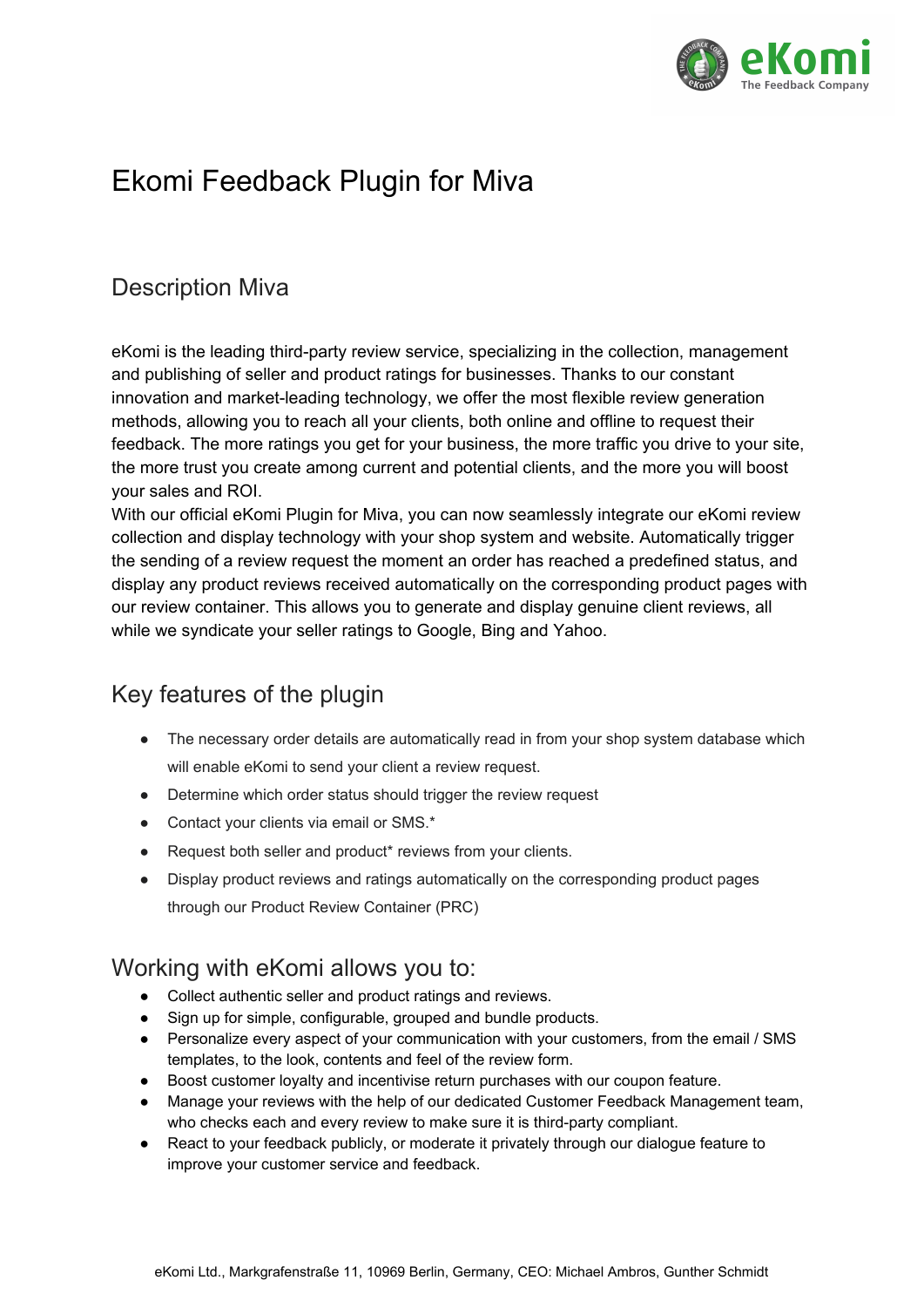

- Syndicate all of your seller ratings and reviews automatically to Google, Bing and Yahoo.
- Activate your Seller Rating Extension to display stars on your Ads and increase your Click-through-rate by [17%.](https://adwords.googleblog.com/2011/04/5-simple-ways-to-improve-your-adwords.html)
- Enable Review Rich Snippets and show stars next to your organic results to [enhance](http://searchengineland.com/how-to-get-a-30-increase-in-ctr-with-structured-markup-105830) your [visibility](http://searchengineland.com/how-to-get-a-30-increase-in-ctr-with-structured-markup-105830) and drive more relevant traffic to your site.
- Display your eKomi Seal and Review Widget on your webpage to build trust and confidence among your website visitors, turning more browsers into buyers and increasing sales.
- Feature all of your reviews on your business Certificate Page, to help clients with their purchasing decision.

eKomi is available in English and German.

If you have any questions regarding the plugin, please get in touch! Email us at support@ekomi.de, call us on +1 844-356-6487, or fill out our contact form.

# **Installation**

**1.** Login to Admin Panel <http://mivamerchantdev.com/mm5/admin.mvc?>



Username

Password

Sign In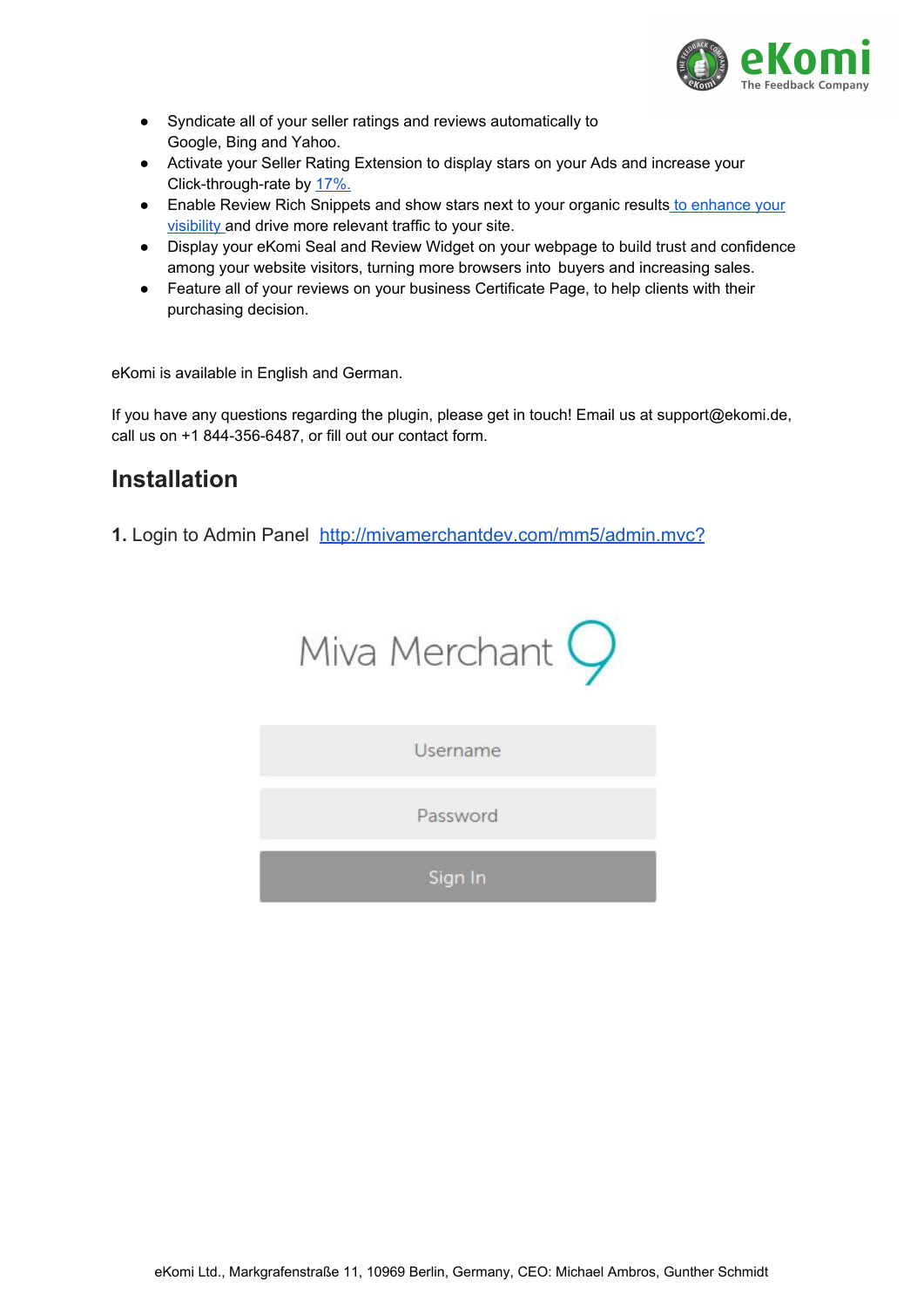

### **2.** Go to **Menu** / **Modules**

| $\equiv$ Menu $\mid$ <b>(</b> $\bullet$ History<br>E |
|------------------------------------------------------|
| 5 Order Processing                                   |
| User Interface                                       |
| <b>EN</b> Data Management                            |
| Store Settings                                       |
| all Reports                                          |
| f <sup>1</sup> Shipping                              |
| Payment                                              |
| Order Fulfillment                                    |
| Logging                                              |
| System Extensions                                    |
| <b>A</b> Utilities<br>ь                              |
| (5 <sup>9</sup> Domain Settings                      |
| URI Management                                       |
| Modules                                              |
| & Users                                              |
| Request Support                                      |
| Wiew Store                                           |
|                                                      |

#### **3**. Click on **+ button** to add module

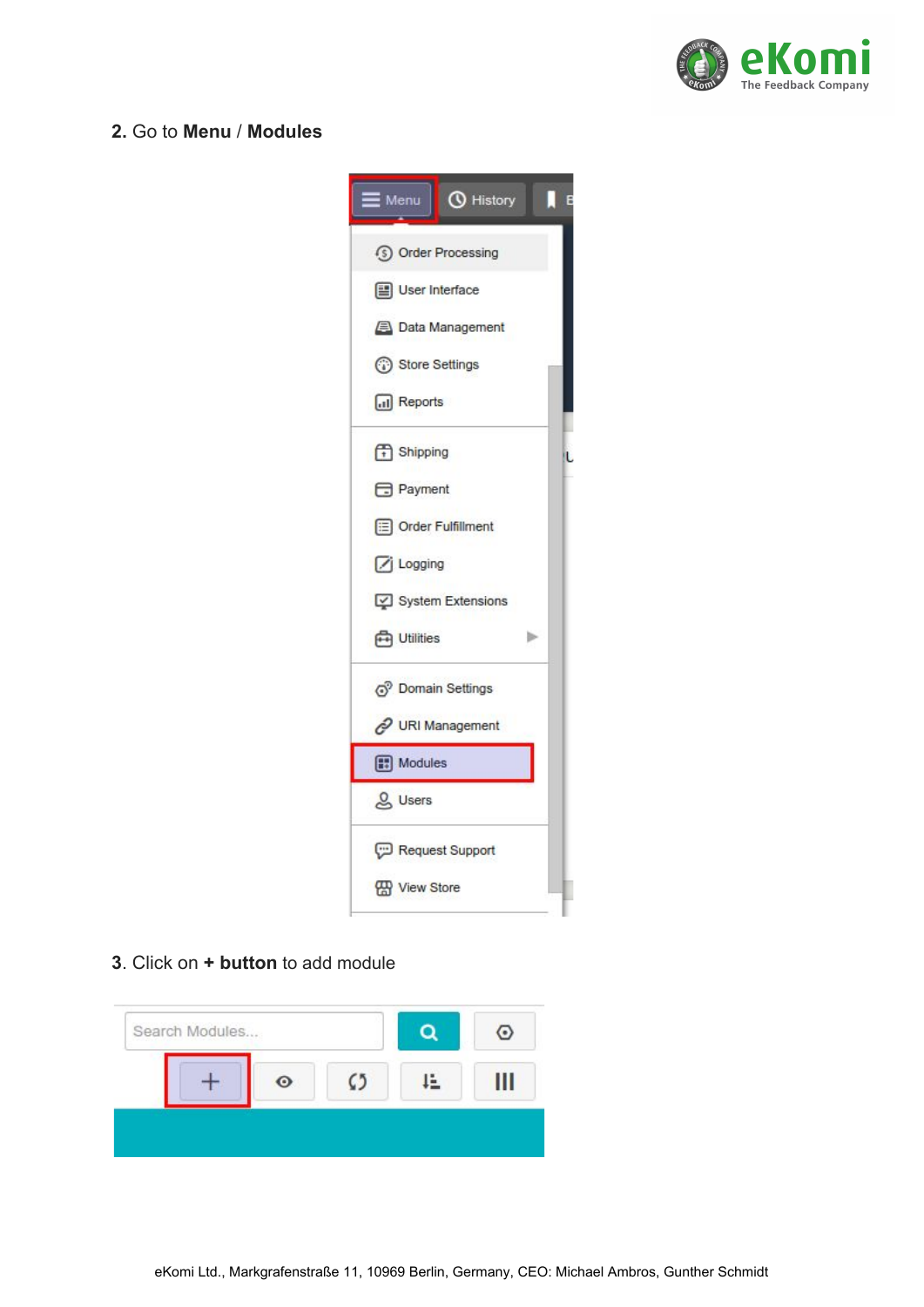

**4**. **Upload** Module

| <b>Add Module</b> |        |
|-------------------|--------|
| Files             |        |
| Module:           | UPLOAD |

**5. Browse** "ekomifeedback.mvc" and click on **upload** button



**6.** Click on **+ Add** button



**7.** Go to **Menu >> Utilities**

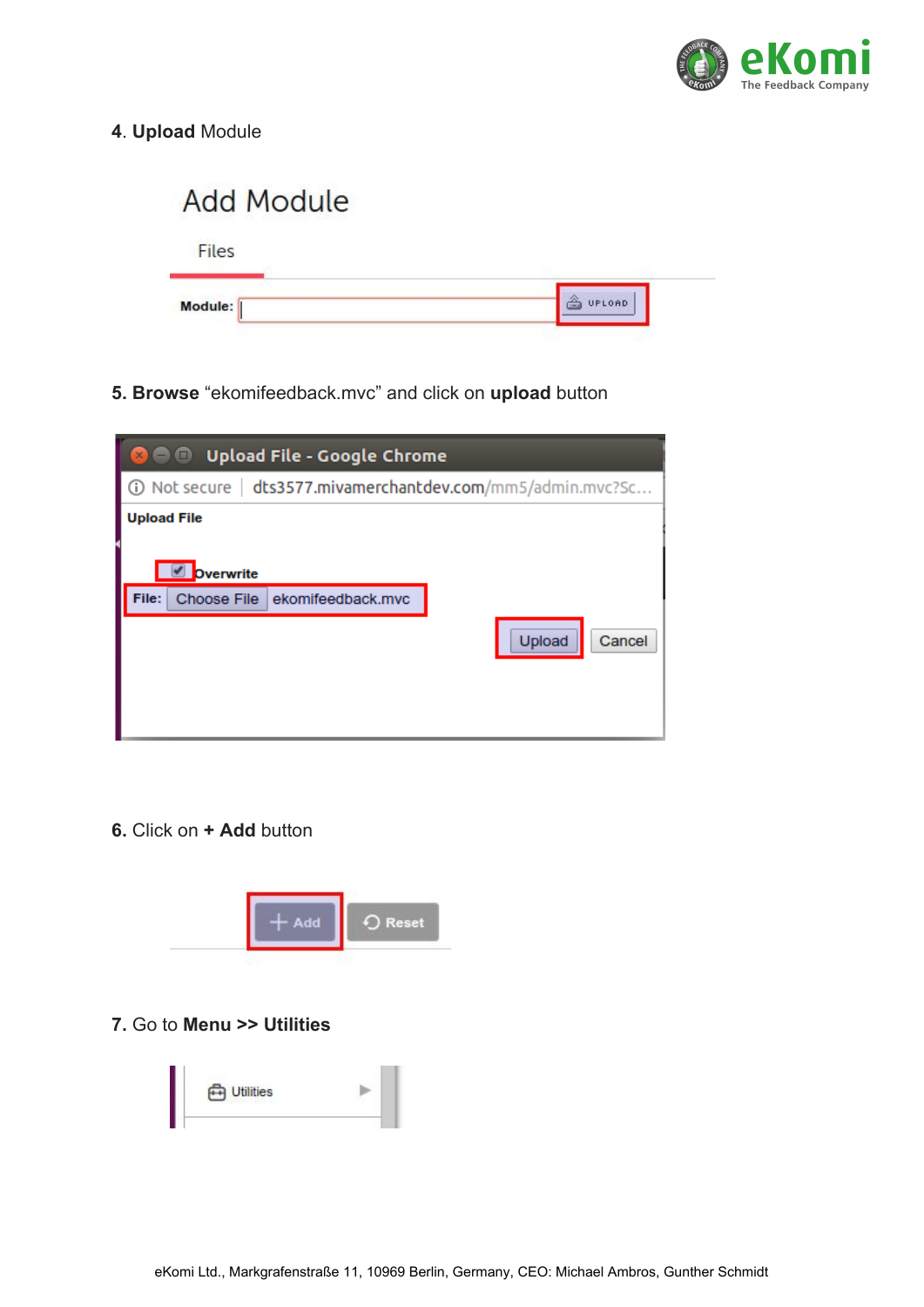

### **8**. Click on **Add/Remove Modules** tab to install the Module

**Add/Remove Modules** 

### **9.** Find **eKomi Feedback** Module & Click on **Install** Button



# **10.** Once Plugin is installed. Click on **eKomi Feedback** tab under **Utilities**

#### **Utility Settings**

Template Based Batch Reports | Standard Facet Settings

eKomi Feedback

Add/Remove Modules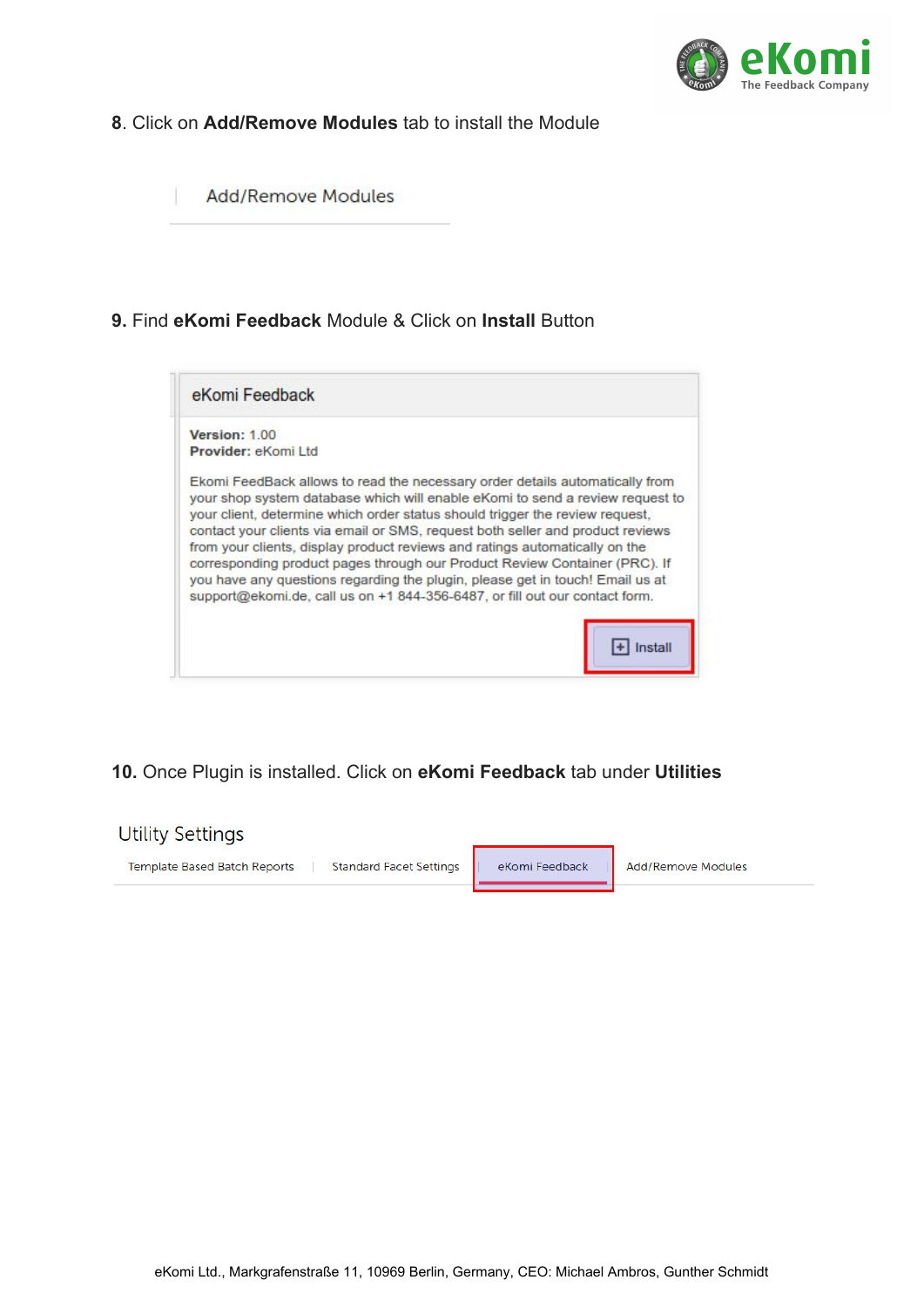

#### **11.** Save the plugin configurations

| <b>Plugin-in</b><br><b>Enabled</b> | Yes                                                                                | ▼ |  |
|------------------------------------|------------------------------------------------------------------------------------|---|--|
| <b>Interface ID</b>                | *****                                                                              |   |  |
| <b>Interface Secret</b>            | *************************                                                          |   |  |
| <b>Product</b><br><b>Reviews</b>   | Yes                                                                                | ▼ |  |
| <b>Collection</b><br><b>Method</b> | <b>SMS</b>                                                                         | ▼ |  |
| <b>Order Statuses</b>              | <b>T CITUITY</b><br>Processing<br>Shipped<br><b>Partially Shipped</b><br>Cancelled |   |  |
| <b>PRC Widget</b><br><b>Token</b>  | ***********************                                                            |   |  |
| <b>Widgets</b><br><b>Language</b>  | EN                                                                                 | ▼ |  |

- Enable/Disable Plugin
- Insert your **Interface ID**
- Insert your **Interface Secret**
- Enable / Disable **Product Reviews** ( if enabled, product attributes will also be sent to eKomi i.e. product id, name, image and URL )
- Select **Collection Method**. (for SMS, mobile number format should be according E164)
- Select **Order Statuses** on which you want to send data to eKomi.
- Insert **PRC widget Token** provided by eKomi to display the PRC widget.
- Select **Widget Language** For PRC widget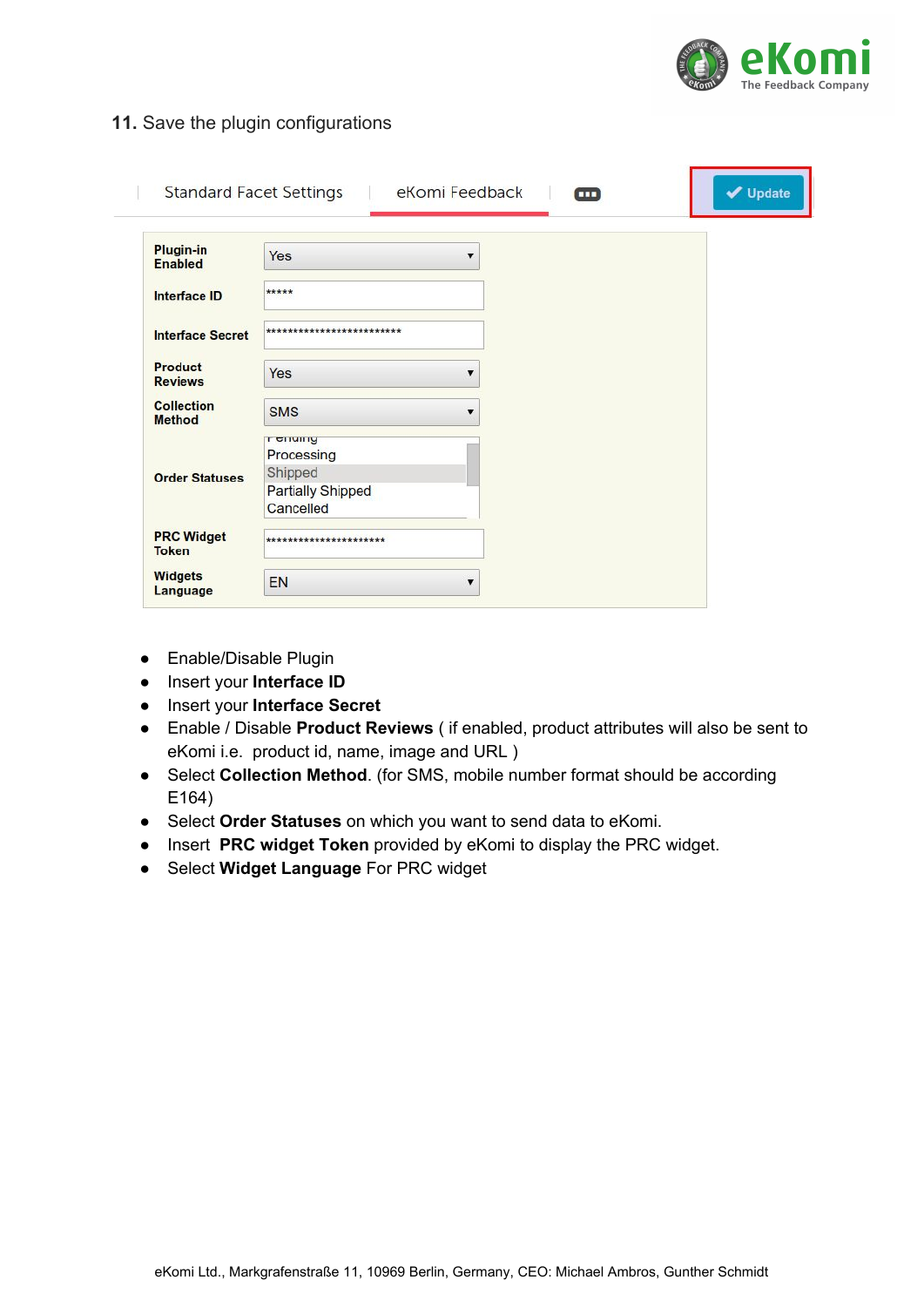

### **12. Show PRC widget**

#### **12.1.** Browse **Menu >> User interface**



### **12.2.** Click on **Pages** Tab ans search for "PROD" page

| <b><i>Q</i></b> History<br>$\equiv$ Menu | Bookmarks                                     | <b>C</b> Updates Available |                 | Test Store 123 -     | Q Search       | Miva Merchant C                       |
|------------------------------------------|-----------------------------------------------|----------------------------|-----------------|----------------------|----------------|---------------------------------------|
| Home > User Interface > Pages            |                                               |                            |                 |                      |                |                                       |
| <b>User Interface</b>                    |                                               |                            |                 |                      |                |                                       |
| Pages                                    | Items<br>Image Types                          | Settings<br>Frameworks     | Search Settings | <b>CSS Resources</b> | $\blacksquare$ | $\bigcirc$ Reset<br><b>CD</b> More    |
|                                          |                                               |                            |                 |                      | PROD           | $\odot$<br>Q                          |
| $\checkmark$                             |                                               |                            |                 |                      |                | $\mathbf{III}$<br>$+$<br>柱<br>$\zeta$ |
| $+Code$                                  | Name                                          | Title                      |                 |                      |                |                                       |
| <b>TAIN</b>                              | <b>IVIISSING FTOQUOL ARTIQUIES</b>            |                            |                 |                      |                |                                       |
| <b>PLMT</b>                              | <b>Product Limited Stock</b>                  |                            |                 |                      |                |                                       |
| PLST                                     | <b>Product List</b>                           |                            |                 |                      |                |                                       |
| <b>POUT</b>                              | Product Sold Out                              |                            |                 |                      |                |                                       |
| <b>PROD</b>                              | <b>Product Display</b>                        |                            |                 |                      |                |                                       |
| <b>UATM</b>                              | Upsell: Missing Product Attributes (Multiple) |                            |                 |                      |                |                                       |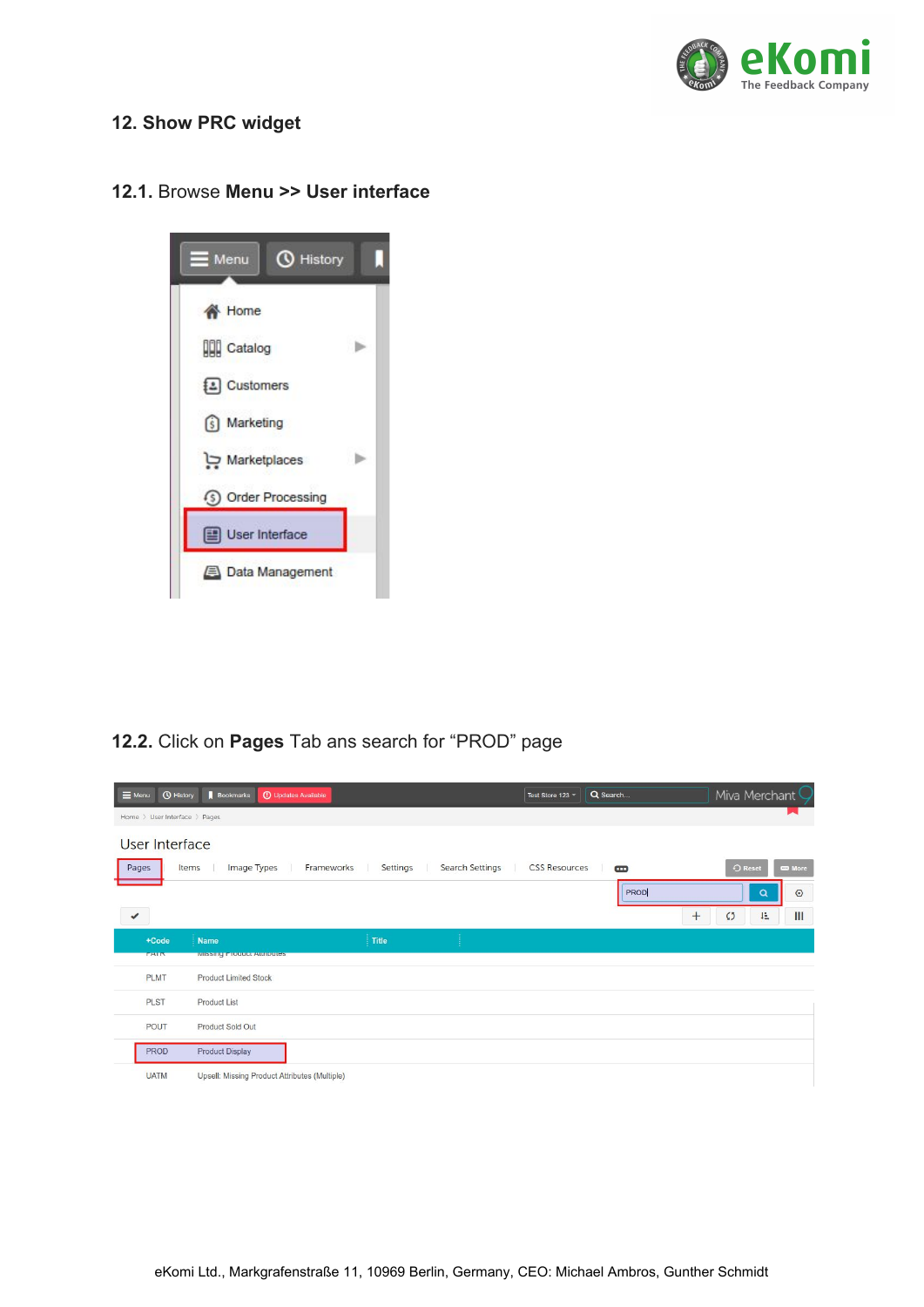

### **12.3.** Edit PROD page



**12.4.** Insert PRC widget shortcode where you want to display it.



#### **Select & copy below widget shortcode and paste in the page.**

<div id="widget-container" class="data-ekomi-emp ekomi-widget-container ekomi-widget-&mvte:global:ekomifeedback\_prcwidgetoken"></div>

<div id="ekomi-product-widget-identifier" class="prod-data-emp" style="visibility: hidden">&mvt:product:id;</div>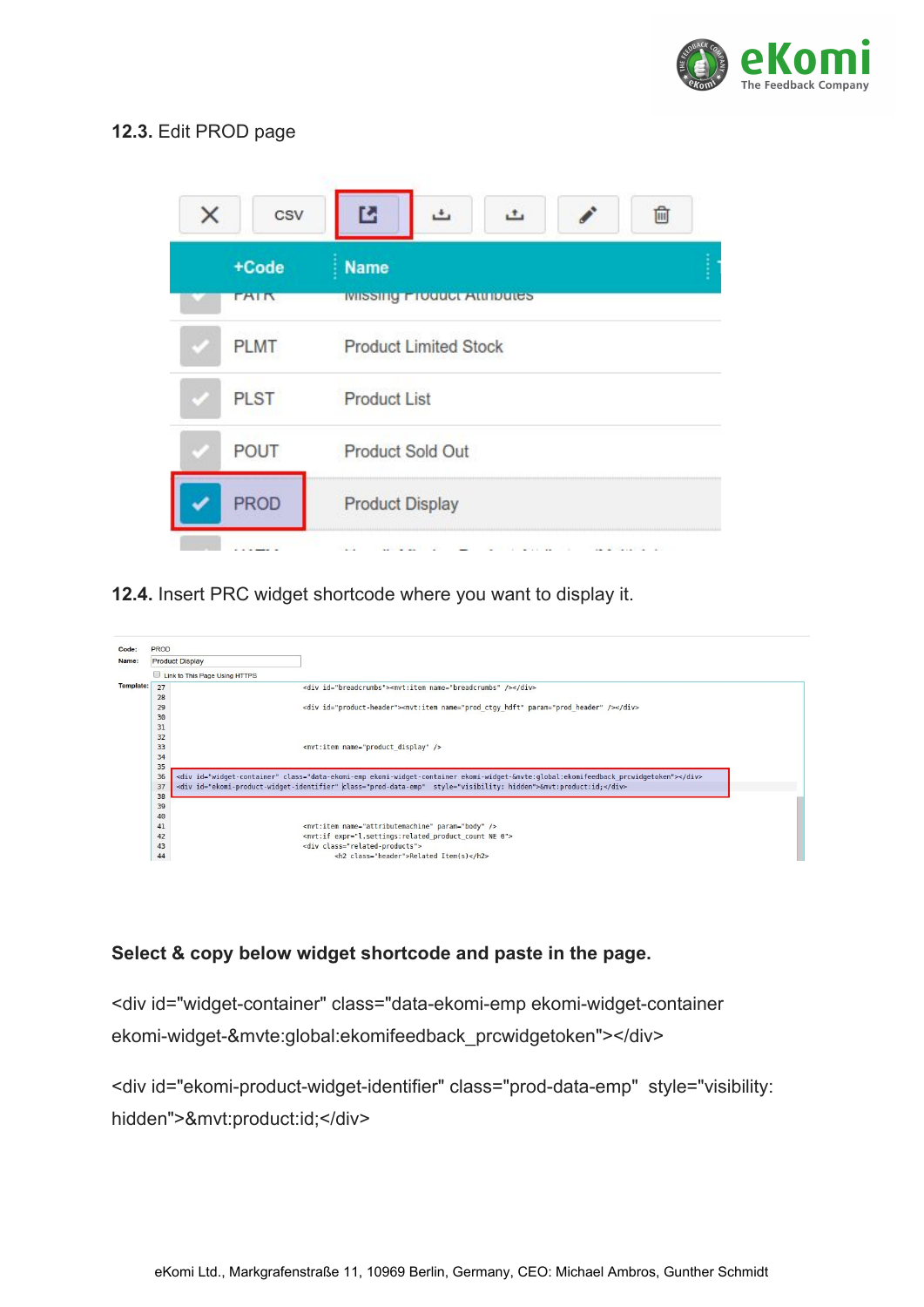

### **Will display as:**

|                             | <b>Product Reviews</b> | Product Rating<br>4.7/5                                     |
|-----------------------------|------------------------|-------------------------------------------------------------|
| <b>EXCELLENT</b>            | Product experience     | *****<br>Calculated from 0 customer reviews(last 12 months) |
| Chili gemahlen, SchĤrfegrad | Positive               | 100%                                                        |
|                             | Neutral                | 0%                                                          |
|                             | Negative               | 0%                                                          |
| <b>LATEST REVIEWS</b>       |                        |                                                             |
| *****<br>04.05.2016<br>**** |                        |                                                             |
| 04.05.2016                  |                        |                                                             |

# Troubleshooting

Our eKomi headquarters in Berlin is the best place to start if you need help with this plugin. There our technical support team will get you up and running in time. You can book assistance at: <http://ssi.ekomi.com/booking>

# Plugin information

- · Maintenance status: Minimally maintained
- Development status: Stable
- Downloads: 0